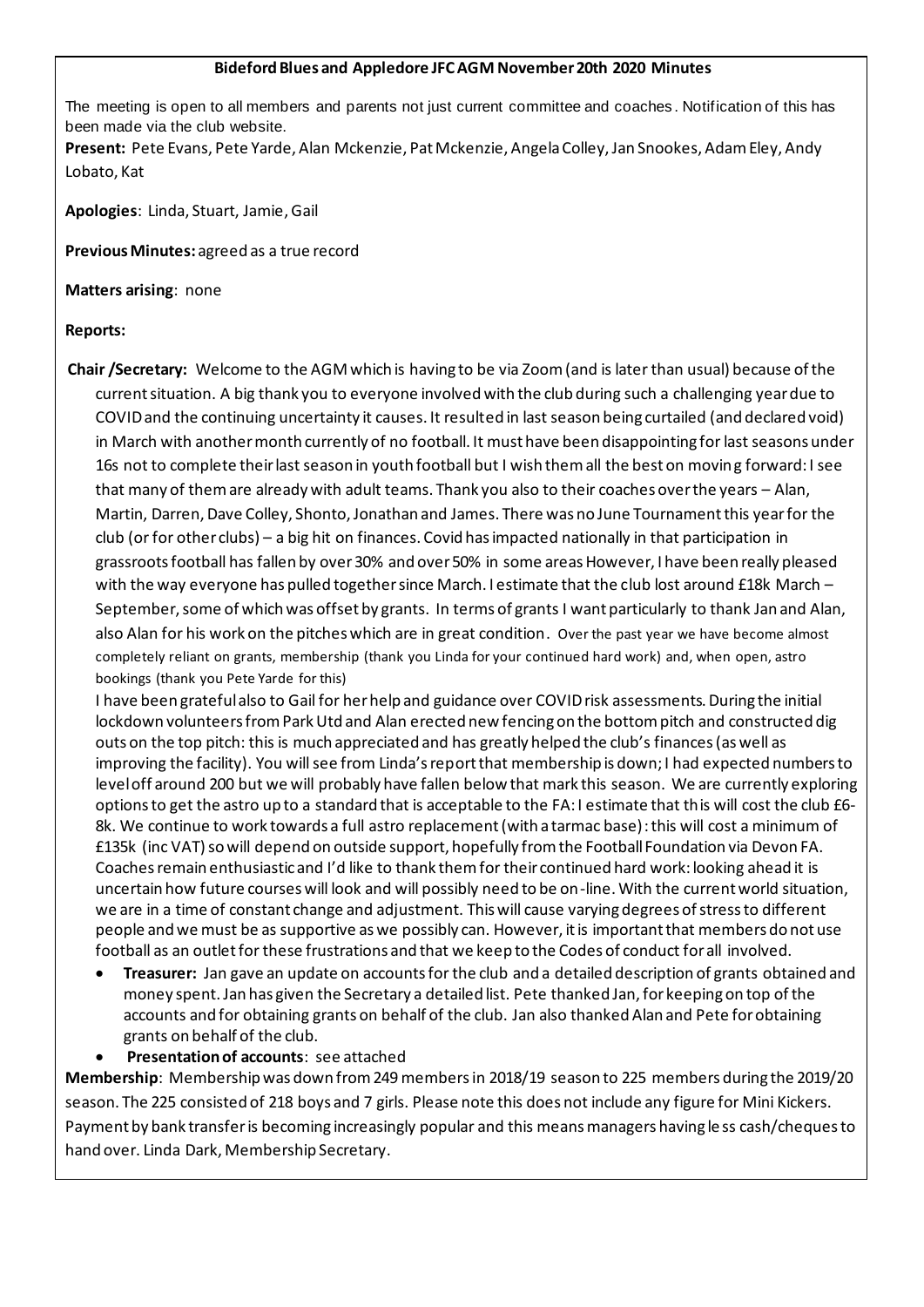Pete informed the meeting that numbers look like being below 200 for the coming season, partly as a result of losing two under 16 teams from last season (just one this season). There has been at least a 30% drop off in in grassroots attendance nationally due to COVID.

**Welfare Officer**. Well, what a funny season it has been and seems to be continuing into this current season... luckily, I think we have managed to womble along and are just waiting to come out positively on the other side...

Firstly, I need to thank a few people who actually make my job as welfare officer slightly easier...

Pete Evans and Andy Lobato for the support whenever I need advice or just to clarify my thoughts. Alan for again the support and sharing the load on a couple of occasions through the season. and Dave Prouse for his hard work, making sure the DBS and criminal records checks are all up to date with the coaches within the club...

I am glad to say the coaches seem very supportive and seem to have taken these latest rules and regulations well and I would like to thank them all for the support, welfare and safeguarding they have given to all youth players within their groups. With out them giving up their time, these children wouldn't have football to enjoy.

I look forward to football starting again soon and I am looking forward to being able to support the club as in previous years. Angela confirmed that Dave Prouse is able to continue as DBS officer. Pete thanked Angela for her continued hard work and for dealing with several difficult situations over recent seasons.

• **Sandymere Blues.** Separate AGM to be organized between Stuart and Pete

# **Additional optional reports:**

- **astro hire:** Everything now booked up except for a few 9 10 pm slots
- **grounds maintenance.** Alan continues to work on the 3-year plan and is now at the end of the first year. The grant Alan obtained for all the work has been amazing, allowing for such a big improvement in playing surfaces. The bottom pitch will need deep slitting again next year – this is helping a lot with drainage. (the fact that on one recent weekend only two matches were played in the adult league, one of which was at Sandymere is a clear indication of how the surface has improved) Pete Yarde commented that there had been a lot of praise from other teams about the excellent condition of the pitches. Alan has now completed, and passed, the Level 2 Groundman Course.
- **Website.** Terri Doodson is looking after the club website and Facebook page and was thanked for what she does for the club.
- **Tournament.** -did not take place due to COVID
- **Procurement.** Gail has been doing a grand job and is working really well with Jan and Linda and communicating regularly with coaches.

# **Proposals to the committee**:

• Membership fees be held at £55 (for second child, £35). The proposal is that this will increase to £60 next season (proposed at committee meeting) **agreed**with proviso that situation may need to be monitored in light of COVID

#### **Constitution changes**: No changes proposed

# **Election of Officers:**

- Chair: Kat
- Vice Chair: Alan Mckenzie
- Treasurer: Jan Snookes
- Secretary: Pete Evans
- Welfare officer(s): Angela Colley
- Membership Secretary: Linda Dark

The above was proposed en bloc by PY seconded by PM and agreed unanimously

Note that our constitution says that no single person should hold more than two of the above posts **Appointment of additional Officers (can be appointed rather than elected):**

| Respect coordinator: Pete Evans                        | Volunteer coordinator:                  |
|--------------------------------------------------------|-----------------------------------------|
| Charter Standard Officer: Pete Evans                   | Assistant Secretary: Stuart Corbett (to |
| Astro hire: Pete Yarde                                 | confirm)                                |
| Hiring of facilities officer(s): Pete Evans to oversee |                                         |